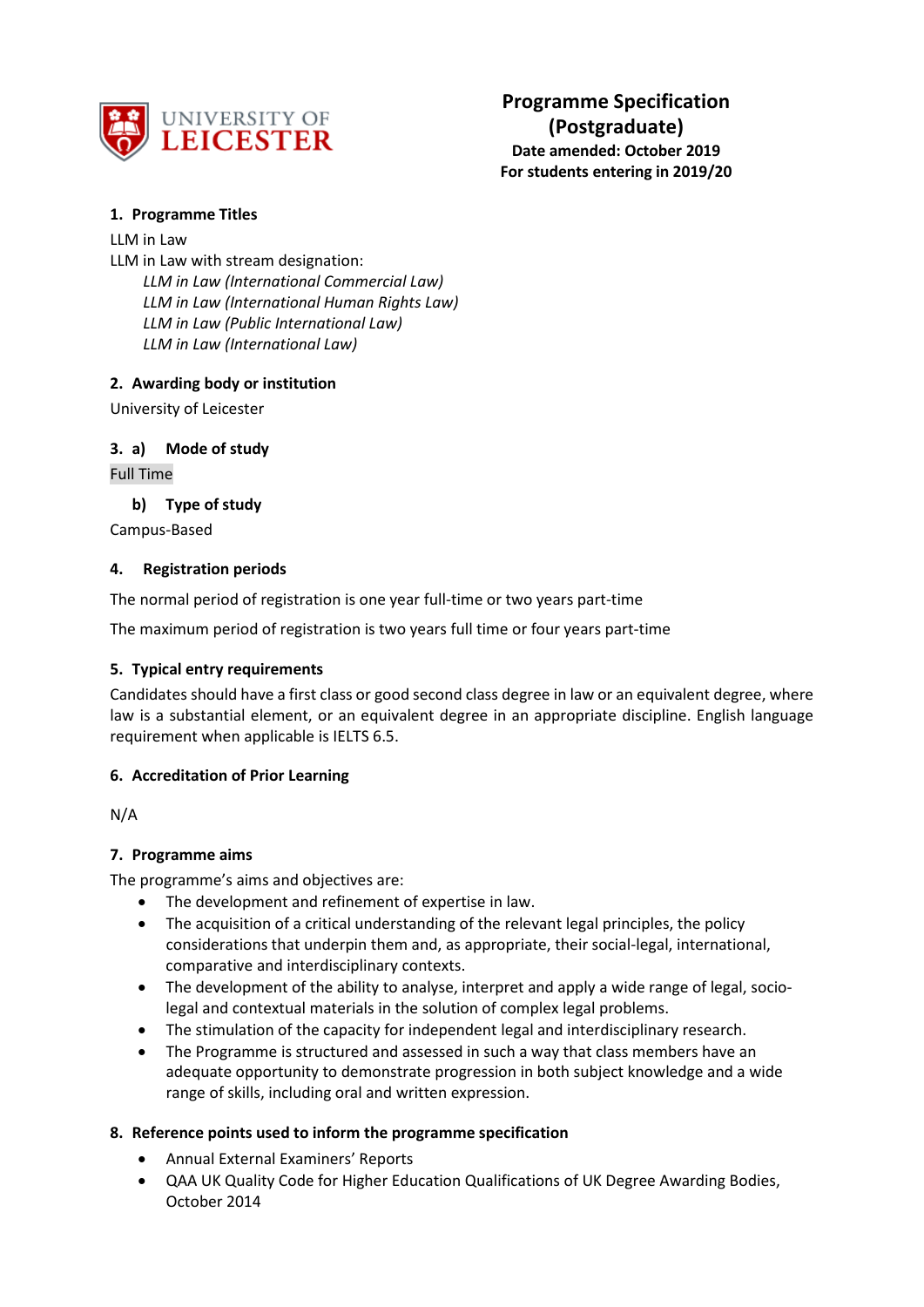- Annual and Periodic Development Reviews
- University of Leicester Employability Strategy
- University Learning and Assessment Strategies <https://www2.le.ac.uk/offices/sas2/quality/learnteach>
- University of Leicester Periodic Development Review
- Graduate Outcomes Survey

# **9. Programme Outcomes**

| <b>Intended Learning</b>                                    | <b>Teaching and Learning</b>                                | <b>How Demonstrated?</b>                                  |  |  |  |  |  |
|-------------------------------------------------------------|-------------------------------------------------------------|-----------------------------------------------------------|--|--|--|--|--|
| <b>Outcomes</b>                                             | <b>Methods</b>                                              |                                                           |  |  |  |  |  |
| (a) Subject and Professional skills<br>Knowledge            |                                                             |                                                           |  |  |  |  |  |
| The development and                                         | Seminars and lectures.                                      | Assessed essays, oral                                     |  |  |  |  |  |
| refinement of expertise in law.                             | Independent study and research.                             | presentations, group discussion,                          |  |  |  |  |  |
|                                                             |                                                             | exams and dissertation.                                   |  |  |  |  |  |
| <b>Concepts</b>                                             |                                                             |                                                           |  |  |  |  |  |
| The ability to analyse, interpret                           | Seminars and lectures.                                      | Assessed essays, oral                                     |  |  |  |  |  |
| and apply legal, socio-legal and                            | Independent reading and research.                           | presentations, group discussion,                          |  |  |  |  |  |
| contextual materials in the                                 | Dissertation supervision.                                   | exams and dissertation.                                   |  |  |  |  |  |
| solution of complex legal                                   |                                                             |                                                           |  |  |  |  |  |
| problems.                                                   |                                                             |                                                           |  |  |  |  |  |
| <b>Techniques</b>                                           |                                                             |                                                           |  |  |  |  |  |
| The capacity for independent<br>legal and interdisciplinary | Seminars and lectures.<br>Independent reading and research. | Assessed essays, oral<br>presentations, group discussion, |  |  |  |  |  |
| research. Command of                                        | Group work and dissertation                                 | exams and dissertation.                                   |  |  |  |  |  |
| bibliography, research                                      | supervision.                                                |                                                           |  |  |  |  |  |
| methods, writing and critical                               |                                                             |                                                           |  |  |  |  |  |
| skills.                                                     |                                                             |                                                           |  |  |  |  |  |
| <b>Critical analysis</b>                                    |                                                             |                                                           |  |  |  |  |  |
| The development of the ability                              | Seminars and lectures.                                      | Assessed essays, oral                                     |  |  |  |  |  |
| to analyse, interpret and apply                             | Independent reading and research.                           | presentations, group discussion,                          |  |  |  |  |  |
| a wide range of legal, socio-                               | Dissertation supervision.                                   | exams and dissertation.                                   |  |  |  |  |  |
| legal and contextual materials                              |                                                             |                                                           |  |  |  |  |  |
| in the solution of complex legal<br>problems.               |                                                             |                                                           |  |  |  |  |  |
| <b>Presentation</b>                                         |                                                             |                                                           |  |  |  |  |  |
| Ability to present material to a                            | Seminars and lectures.                                      | Assessed essays, oral                                     |  |  |  |  |  |
| high standard in a variety of                               | Independent reading and research.                           | presentations, exams and                                  |  |  |  |  |  |
| formats (written, oral etc).                                | Group work and dissertation                                 | dissertation.                                             |  |  |  |  |  |
|                                                             | supervision. Provision of writing                           |                                                           |  |  |  |  |  |
|                                                             | guide.                                                      |                                                           |  |  |  |  |  |
| <b>Appraisal of evidence</b>                                |                                                             |                                                           |  |  |  |  |  |
| The ability to analyse, interpret                           | Seminars and lectures.                                      | Assessed essays, oral                                     |  |  |  |  |  |
| and apply a wide range of legal,                            | Independent reading and research.                           | presentations, exams and                                  |  |  |  |  |  |
| socio-legal and contextual<br>materials in the solution of  | Group work and dissertation                                 | dissertation.                                             |  |  |  |  |  |
| complex legal problems.                                     | supervision.                                                |                                                           |  |  |  |  |  |
|                                                             |                                                             |                                                           |  |  |  |  |  |
| (b) Transferable skills<br><b>Research skills</b>           |                                                             |                                                           |  |  |  |  |  |
| The ability to analyse, interpret                           | Seminars and lectures.                                      | Assessed essays, oral                                     |  |  |  |  |  |
| and apply a wide range of legal,                            | Independent reading and research.                           | presentations, exams and                                  |  |  |  |  |  |
| socio-legal and contextual                                  | Group work and dissertation                                 | dissertation.                                             |  |  |  |  |  |
| materials in the solution of                                | supervision.                                                |                                                           |  |  |  |  |  |
| complex legal problems.                                     |                                                             |                                                           |  |  |  |  |  |
| <b>Communication skills</b>                                 |                                                             |                                                           |  |  |  |  |  |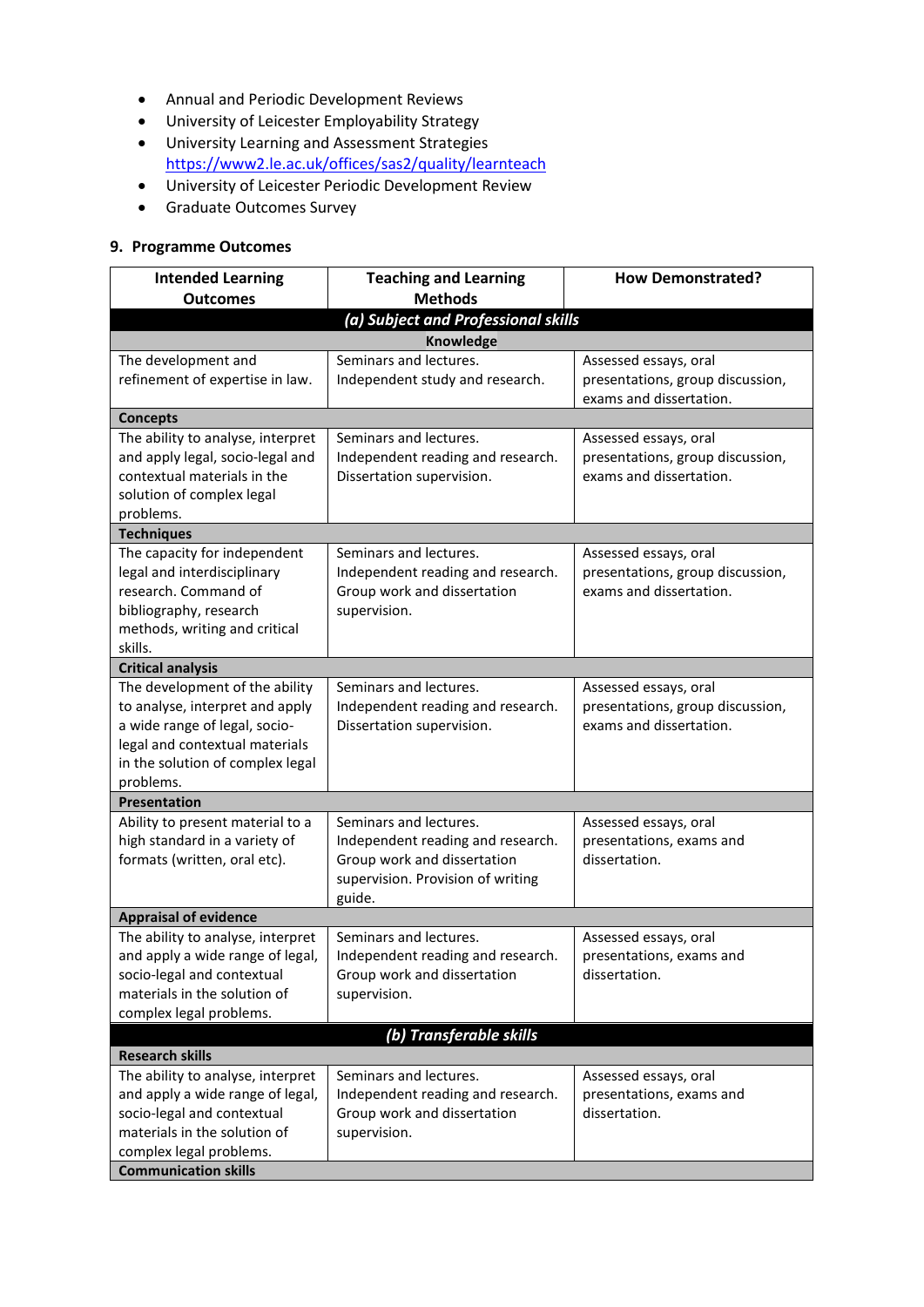| <b>Intended Learning</b><br><b>Outcomes</b> | <b>Teaching and Learning</b><br><b>Methods</b> | <b>How Demonstrated?</b>           |
|---------------------------------------------|------------------------------------------------|------------------------------------|
|                                             | Seminars and lectures.                         |                                    |
| Ability to write clearly and                |                                                | Assessed essays, oral              |
| concisely in a style appropriate            | Independent reading and research.              | presentations, group discussion,   |
| to the context (e.g. report,                | Group work and dissertation                    | exams and dissertation.            |
| academic essay).                            | supervision. Feedback on                       |                                    |
| Ability to develop ideas and                | coursework.                                    |                                    |
| arguments effectively in                    |                                                |                                    |
| speaking and writing.                       |                                                |                                    |
| Command of scholarly                        |                                                |                                    |
| protocols e.g. referencing.                 |                                                |                                    |
| Data presentation                           |                                                |                                    |
| Ability to select, organise and             | Seminars and lectures.                         | Assessed essays, oral              |
| analyse information.                        | Independent reading and research.              | presentations, exams and           |
|                                             | Group work and dissertation                    | dissertation.                      |
|                                             | supervision. Writing guide.                    |                                    |
|                                             | Feedback on coursework                         |                                    |
|                                             | <b>Information technology</b>                  |                                    |
| Ability to access, search and               | Lectures, guides, problem solving              | Word-processed assessed essays     |
| use all electronic sources and              | classes, computer practical classes,           | and dissertation. Online           |
| databases available freely on               | resource-based learning,                       | submission of essays. Successful   |
| the internet and in the library.            | independent research. Use of                   | use of Blackboard, internet        |
| To access and use Blackboard,               | internet for research, use of IT to            | resources and email.               |
| email and word-processing                   | present material and to                        |                                    |
| software.                                   | communicate with the School.                   |                                    |
|                                             | <b>Problem solving</b>                         |                                    |
| Ability to solve problems in                | Seminars and presentations.                    | Assessed essays and dissertation.  |
| relevant legal areas.                       |                                                |                                    |
|                                             | <b>Working relationships</b>                   |                                    |
| Knowing how and when to                     | Group presentations, autonomous                | Group presentations, group         |
| draw on the knowledge and                   | learning groups.                               | discussions and assessed essays.   |
| expertise of others; ability to             |                                                |                                    |
| contribute and comment                      |                                                |                                    |
| clearly and concisely on ideas;             |                                                |                                    |
| develop effective group work                |                                                |                                    |
| skills.                                     |                                                |                                    |
|                                             | <b>Managing learning</b>                       |                                    |
| Ability to work independently               | Workshops, seminars, study skills,             | Submission of essays and           |
| and manage own learning.                    | student support service.                       | dissertation on time and to a good |
| Meeting deadlines, taking                   |                                                | standard.                          |
| initiatives, planning ahead.                |                                                |                                    |
| Identifying a credible research             |                                                |                                    |
| project and completing it to an             |                                                |                                    |
| agreed timeframe.                           |                                                |                                    |
|                                             | <b>Career management</b>                       |                                    |
| Ability to plan for the next                | Engagement with careers service,               | Discussions with personal tutor.   |
| stage of career, including                  | tutors and professional                        | Support of the Career              |
| developing links with potential             | practitioners.                                 | Development Service.               |
| employers, supervisors etc.                 | Personal tutor meetings.                       |                                    |

# **10. Special features**

This Programme is designed to give students a specialised knowledge of law, with options to choose one specialist stream from International Commercial Law, International Human Rights Law, Public International Law and International Law. The Programme allows students the freedom and the flexibility to create their own programme choosing from a wide range of the modules available.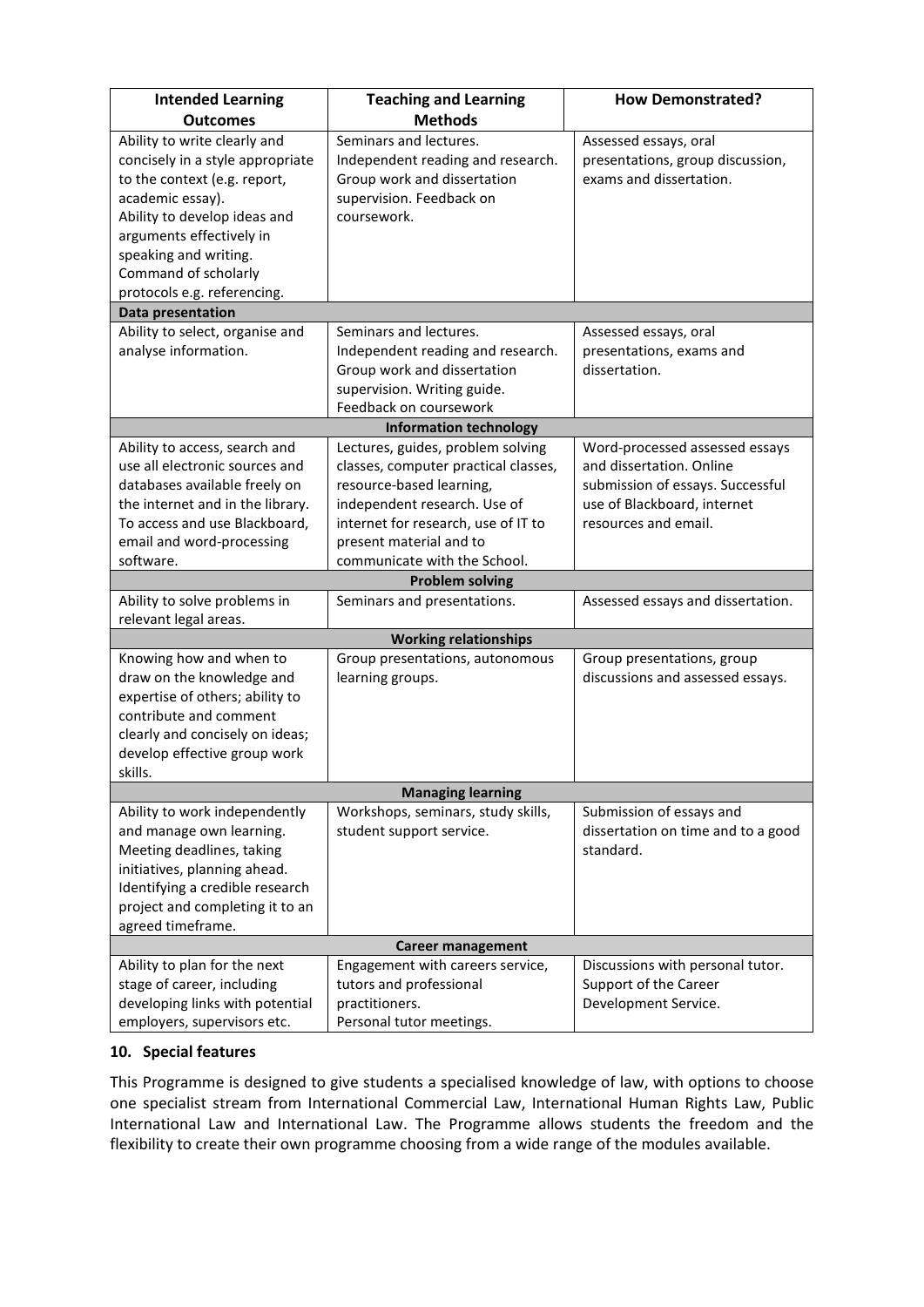### **11. Indications of programme quality:**

- External examiners' reports
- Degree results
- Annual Development Review reports
- Periodic Development Review reports
- Peer review of teaching and peer review of marking exercises
- Student Feedback

# **12. Scheme of Assessment**

This programme follows the University's regulations governing taught postgraduate programmes (see [Senate Regulation 6\)](https://www2.le.ac.uk/offices/sas2/regulations/documents/sr6-taught-postgraduate).

# **13. Progression points**

Full time students are required to successfully complete 120 credits of taught modules divided equally over two semesters, in order to progress to the Dissertation stage. Part time students complete the same amount of credits over four semesters.

To qualify for an LLM the students then have to complete a 60 credit dissertation over the summer vacation period.

Students wishing to take only 60 or 120 credits will be eligible for a Certificate or Diploma respectively. Students wishing to complete the LLM must undertake a dissertation.

## **14. Rules relating to re-sits or re-submissions**

As defined in Senate Regulation 6: Regulations governing Taught Postgraduate Programmes of Study (see [Senate Regulation 6\).](https://www2.le.ac.uk/offices/sas2/regulations/documents/sr6-taught-postgraduate)

## **15. Additional information**

The Programme begins in October of each year. Admissions for that year are closed on 31 August prior to the start date. Students registered on the Programme will be required to attend an induction week at the beginning of term and follow a core study skills module (LW7004) as part of that induction.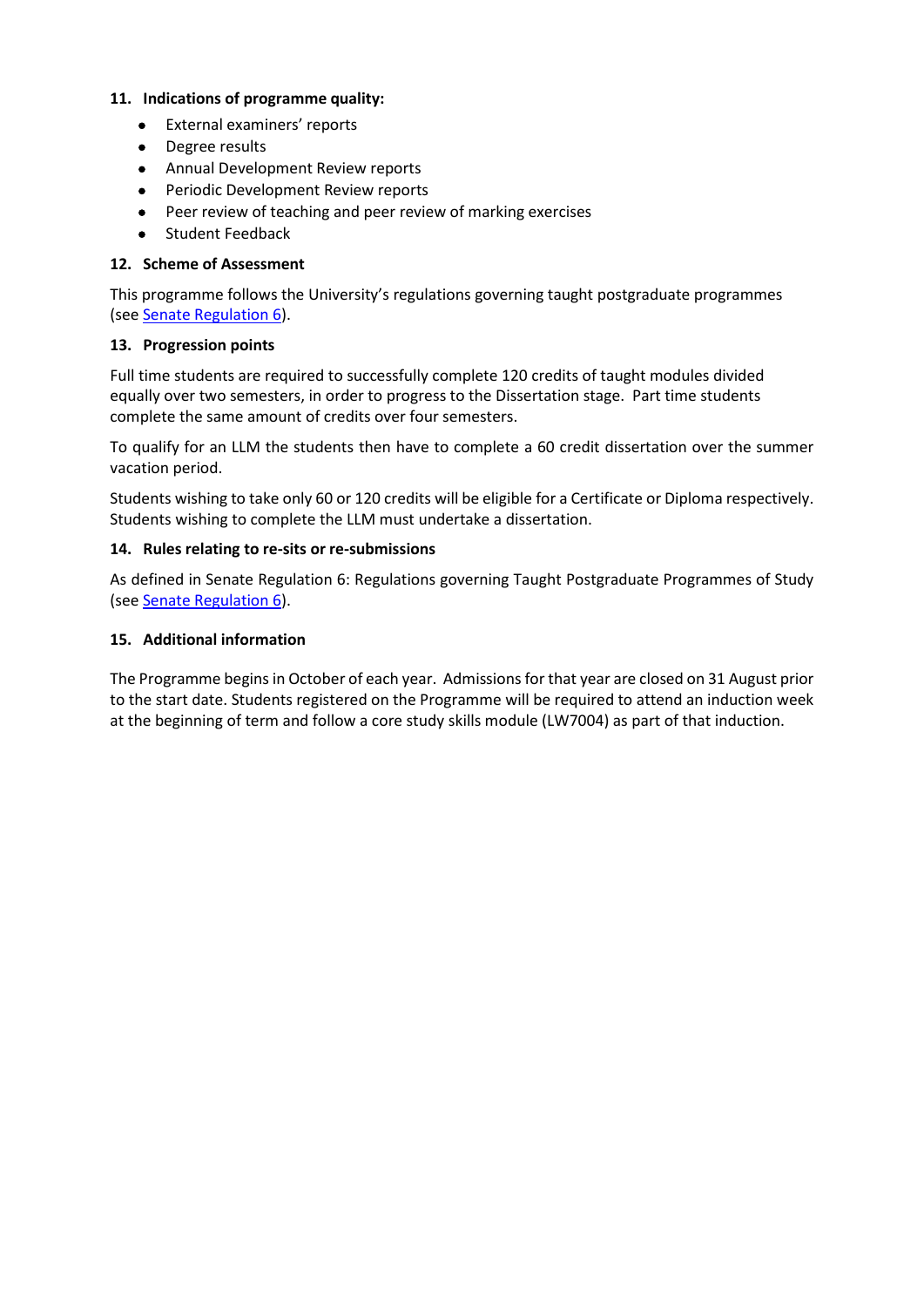### **LLM in Law**

Students are required to choose eight modules from the list below (subject to availability and timetabling) to give a total of 120 credits. A total of 60 credits of taught modules must normally be selected for each semester.

*Additional Information:*

- *(i) Dissertation marked † is compulsory only for degree of LLM*
- *(ii) Candidates who wish to study LW7267 must first study and pass LW7153*

|                   | <b>Module Code</b> |   | <b>Module Title</b>                              | <b>Credits</b> |
|-------------------|--------------------|---|--------------------------------------------------|----------------|
| Compulsory        | LW7004             |   | <b>Study Skills for Postgraduates</b>            | 0              |
|                   | LW7300             | t | <b>Dissertation Campus</b>                       | 60             |
| Semester 1        |                    |   |                                                  |                |
| Options           | LW7006             |   | <b>Civil Dispute Resolution Methods</b>          | 15             |
|                   | LW7081             |   | General Principles of International Law          | 15             |
|                   | LW7085             |   | Human Rights and Human Wrongs: Core Principles   | 15             |
|                   | LW7090             |   | Legal Responses to Global Injustice              | 15             |
|                   | LW7116             |   | <b>International Banking Law</b>                 | 15             |
|                   | LW7147             |   | International Migration and Refugee Law          | 15             |
|                   | LW7150             |   | <b>International Sales Transactions</b>          | 15             |
|                   | LW7153             |   | International Commercial Arbitration             | 15             |
|                   | LW7168             |   | Law of United Nations                            | 15             |
|                   | LW7250             |   | The State, the Law and Religious Freedoms        | 15             |
|                   | LW7293             |   | <b>Mental Health Law</b>                         | 15             |
| <b>Semester 2</b> |                    |   |                                                  |                |
| Options           | LW7008             |   | <b>Capital Markets</b>                           | 15             |
|                   | LW7067             |   | Feminist Perspectives on International Law       | 15             |
|                   | LW7078             |   | Freedom of Expression                            | 15             |
|                   | LW7096             |   | Human Rights and Health Care Law                 | 15             |
|                   | LW7143             |   | <b>International Environment Law</b>             | 15             |
|                   | LW7145             |   | Comparative Corporate Law                        | 15             |
|                   | LW7146             |   | International Investment Law                     | 15             |
|                   | LW7240             |   | The European Convention on Human Rights          | 15             |
|                   | LW7261             |   | International Law and the Use of Force           | 15             |
|                   | LW7267             |   | Practice of International Commercial Arbitration | 15             |
|                   | LW7291             |   | Autonomy, Capacity and Consent                   | 15             |

*†Compulsory only for degree of LLM*

### **LLM in Law (International Commercial Law)**

Students on this stream are required to choose from the table below a minimum of 90 credits from the modules marked\* and up to 30 credits from the rest of the listed modules (subject to availability and timetabling) to obtain a total of 120 credits of taught modules. A total of 60 credits must be taken in each semester.

*Additional Information:*

- *(i) Dissertation marked † is compulsory only for degree of LLM*
- *(ii) Candidates who wish to study LW7267 must first study and pass LW7153*

|            | <b>Module</b><br>Code | <b>Module Title</b>                   | <b>Credits</b> |
|------------|-----------------------|---------------------------------------|----------------|
| Compulsory | LW7004                | <b>Study Skills for Postgraduates</b> |                |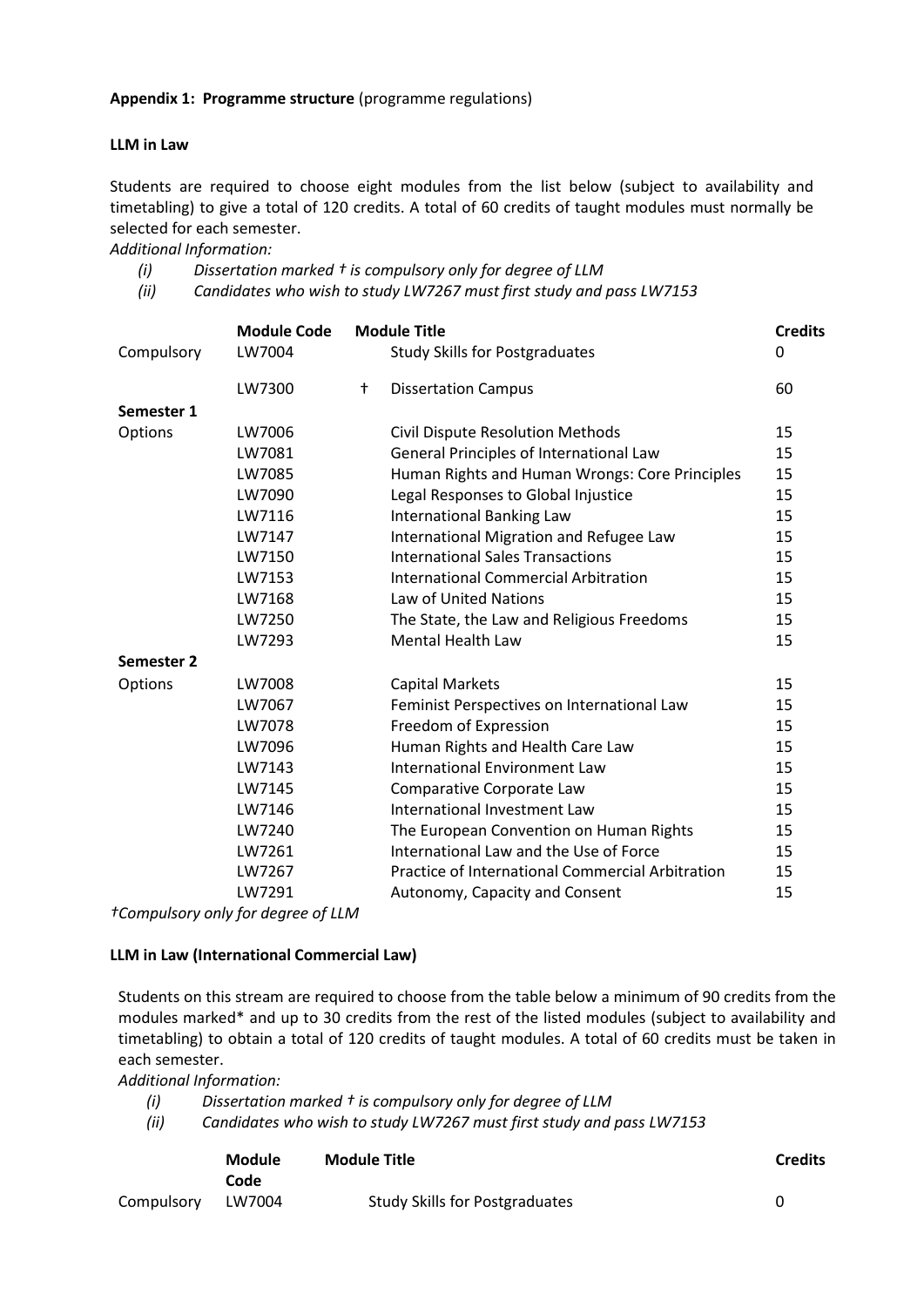|                   | LW7300 | t      | <b>Dissertation Campus</b>                       | 60 |
|-------------------|--------|--------|--------------------------------------------------|----|
| Semester 1        |        |        |                                                  |    |
| Options           | LW7006 | $\ast$ | <b>Civil Dispute Resolution Methods</b>          | 15 |
|                   | LW7081 |        | General Principles of International Law          | 15 |
|                   | LW7085 |        | Human Rights and Human Wrongs: Core Principles   | 15 |
|                   | LW7090 |        | Legal Responses to Global Injustice              | 15 |
|                   | LW7116 | $\ast$ | International Banking Law                        | 15 |
|                   | LW7147 |        | International Migration and Refugee Law          | 15 |
|                   | LW7150 | $\ast$ | <b>International Sales Transactions</b>          | 15 |
|                   | LW7153 | $\ast$ | International Commercial Arbitration             | 15 |
|                   | LW7168 |        | Law of United Nations                            | 15 |
|                   | LW7250 |        | The State, the Law and Religious Freedoms        | 15 |
|                   | LW7293 |        | <b>Mental Health Law</b>                         | 15 |
| <b>Semester 2</b> |        |        |                                                  |    |
| Options           | LW7008 | $\ast$ | <b>Capital Markets</b>                           | 15 |
|                   | LW7067 |        | Feminist Perspectives on International Law       | 15 |
|                   | LW7078 |        | Freedom of Expression                            | 15 |
|                   | LW7096 |        | Human Rights and Health Care Law                 | 15 |
|                   | LW7143 | $\ast$ | <b>International Environment Law</b>             | 15 |
|                   | LW7145 | $\ast$ | Comparative Corporate Law                        | 15 |
|                   | LW7146 | $\ast$ | International Investment Law                     | 15 |
|                   | LW7240 |        | The European Convention on Human Rights          | 15 |
|                   | LW7261 |        | International Law and the Use of Force           | 15 |
|                   | LW7267 | $\ast$ | Practice of International Commercial Arbitration | 15 |
|                   | LW7291 |        | Autonomy, Capacity and Consent                   | 15 |

*†Compulsory only for the degree of LLM*

### **LLM in Law (International Human Rights Law)**

Students on this stream are required to choose from the table below a minimum of 90 credits from the modules marked\* and 30 credits from the rest of the listed modules (subject to availability and timetabling) to obtain a total of 120 credits of taught modules. A total of 60 credits must be chosen in each semester. The requisite 30 credits could be satisfied by selecting **one only** of the modules marked# *Additional Information:* 

*(i) Dissertation marked † is compulsory only for degree of LLM*

*(ii) Candidates who wish to study LW7267 must first study and pass LW7153* 

|            | <b>Module</b><br>Code |                 | <b>Module Title</b>                            | <b>Credits</b> |
|------------|-----------------------|-----------------|------------------------------------------------|----------------|
| Compulsory | LW7004                |                 | <b>Study Skills for Postgraduates</b>          | 0              |
|            | LW7300                | $^{\mathrm{+}}$ | <b>Dissertation Campus</b>                     | 60             |
| Semester 1 |                       |                 |                                                |                |
| Options    | LW7006                |                 | <b>Civil Dispute Resolution Methods</b>        | 15             |
|            | LW7081                |                 | General Principles of International Law        | 15             |
|            | LW7085                | $\ast$          | Human Rights and Human Wrongs: Core Principles | 15             |
|            | LW7090                | $\ast$          | Legal Responses to Global Injustice            | 15             |
|            | LW7116                |                 | <b>International Banking Law</b>               | 15             |
|            | LW7147                | $\ast$          | International Migration and Refugee Law        | 15             |
|            | LW7150                |                 | <b>International Sales Transactions</b>        | 15             |
|            | LW7153                |                 | <b>International Commercial Arbitration</b>    | 15             |
|            | LW7168                | $\ast$          | Law of United Nations                          | 15             |
|            | LW7250                | $\ast$          | The State, the Law and Religious Freedoms      | 15             |
|            | LW7293                | $\ast$          | <b>Mental Health Law</b>                       | 15             |
|            | PL7089                | *#              | The Politics of Human Rights                   | 30             |
|            |                       |                 |                                                |                |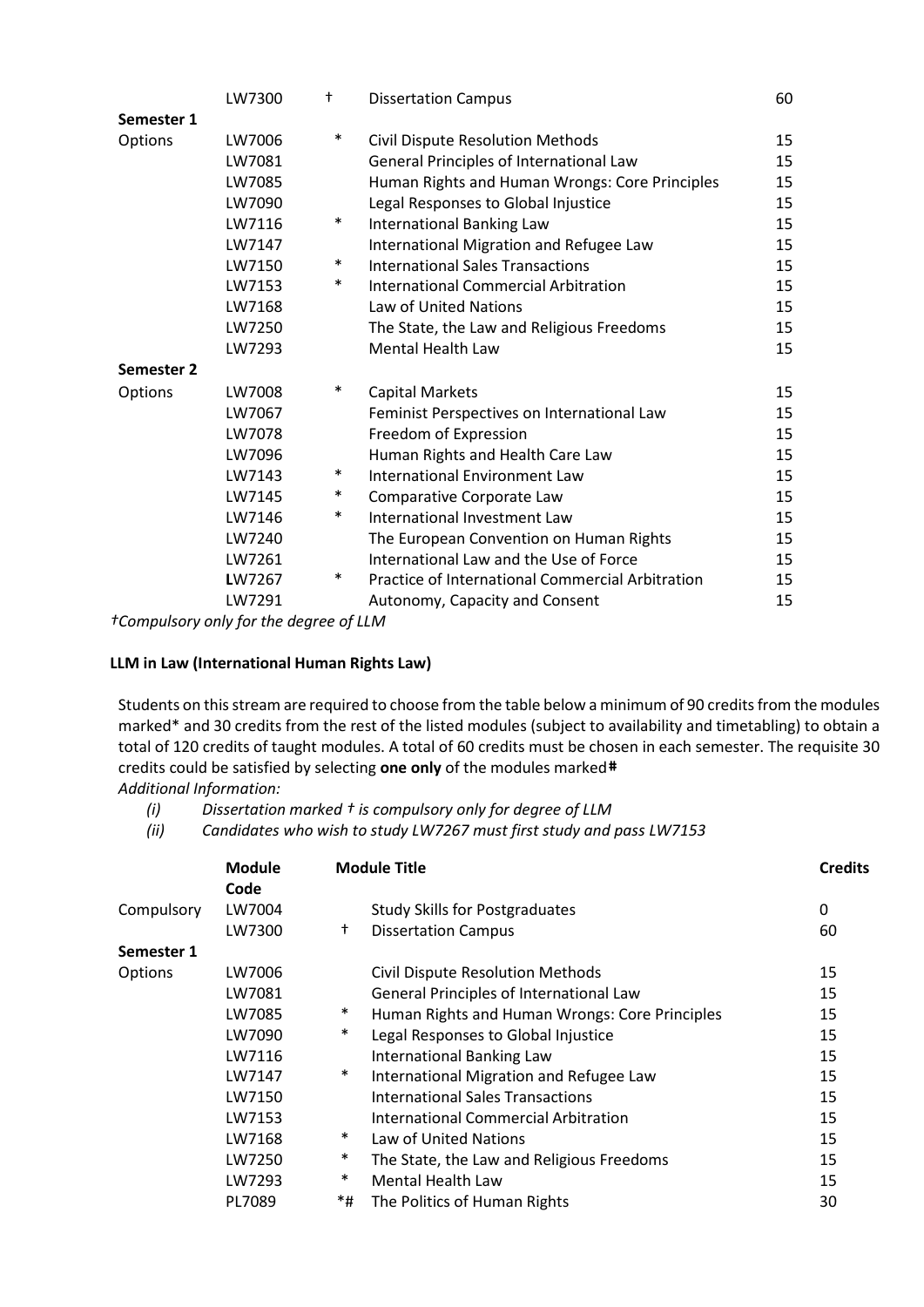| Semester 2 |        |        |                                                  |    |
|------------|--------|--------|--------------------------------------------------|----|
| Options    | LW7008 |        | <b>Capital Markets</b>                           | 15 |
|            | LW7067 | $\ast$ | Feminist Perspectives on International Law       | 15 |
|            | LW7078 | $\ast$ | Freedom of Expression                            | 15 |
|            | LW7096 | $\ast$ | Human Rights and Health Care Law                 | 15 |
|            | LW7143 |        | International Environment Law                    | 15 |
|            | LW7145 |        | Comparative Corporate Law                        | 15 |
|            | LW7146 |        | International Investment Law                     | 15 |
|            | LW7240 | $\ast$ | The European Convention on Human Rights          | 15 |
|            | LW7261 | $\ast$ | International Law and the Use of Force           | 15 |
|            | LW7267 |        | Practice of International Commercial Arbitration | 15 |
|            | LW7291 | $\ast$ | Autonomy, Capacity and Consent                   | 15 |
|            | PL7095 | *#     | <b>Global Ethics in Practice</b>                 | 30 |
|            |        |        |                                                  |    |

*†Compulsory only for degree of LLM*

**Semester 2**

# **LLM in Law (Public International Law)**

Students on this stream are required to choose from the table below a minimum of 90 credits from the modules marked\* and 30 credits from the rest of the listed modules (subject to availability and timetabling) to obtain a total of 120 credits worth of taught modules. A total of 60 credits must be taken in each semester.

 *Additional Information:* 

*(i) Dissertation marked † is compulsory only for degree of LLM*

*(ii) Candidates who wish to study LW7267 must first study and pass LW7153* 

|            | <b>Module</b><br>Code |                             | <b>Module Title</b>                              | <b>Credits</b> |
|------------|-----------------------|-----------------------------|--------------------------------------------------|----------------|
| Compulsory | LW7004                |                             | <b>Study Skills for Postgraduates</b>            | $\mathbf{0}$   |
|            | LW7300                | t                           | <b>Dissertation Campus</b>                       | 60             |
| Semester 1 |                       |                             |                                                  |                |
| Options    | LW7006                |                             | <b>Civil Dispute Resolution Methods</b>          | 15             |
|            | LW7081                | $\ast$                      | General Principles of International Law          | 15             |
|            | LW7085                | $\ast$                      | Human Rights and Human Wrongs: Core Principles   | 15             |
|            | LW7090                | $\ast$                      | Legal Responses to Global Injustice              | 15             |
|            | LW7116                |                             | <b>International Banking Law</b>                 | 15             |
|            | LW7147                | $\ast$                      | International Migration and Refugee Law          | 15             |
|            | LW7150                |                             | <b>International Sales Transactions</b>          | 15             |
|            | LW7153                |                             | <b>International Commercial Arbitration</b>      | 15             |
|            | LW7168                | $\ast$                      | Law of United Nations                            | 15             |
|            | LW7250                |                             | The State, the Law and Religious Freedoms        | 15             |
|            | LW7293                |                             | <b>Mental Health Law</b>                         | 15             |
| Semester 2 |                       |                             |                                                  |                |
| Options    | LW7008                |                             | <b>Capital Markets</b>                           | 15             |
|            | LW7067                | $\ast$                      | Feminist Perspectives on International Law       | 15             |
|            | LW7078                | $\ast$                      | Freedom of Expression                            | 15             |
|            | LW7096                |                             | Human Rights and Health Care Law                 | 15             |
|            | LW7143                | $\ast$                      | <b>International Environment Law</b>             | 15             |
|            | LW7145                |                             | Comparative Corporate Law                        | 15             |
|            | LW7146                | $\ast$                      | International Investment Law                     | 15             |
|            | LW7240                | $\ast$                      | The European Convention on Human Rights          | 15             |
|            | LW7261                | $\ast$                      | International Law and the Use of Force           | 15             |
|            | LW7267                |                             | Practice of International Commercial Arbitration | 15             |
|            | LW7291                | $\mathbf{r}$ , $\mathbf{r}$ | Autonomy, Capacity and Consent                   | 15             |

*†Compulsory only for degree of LLM*